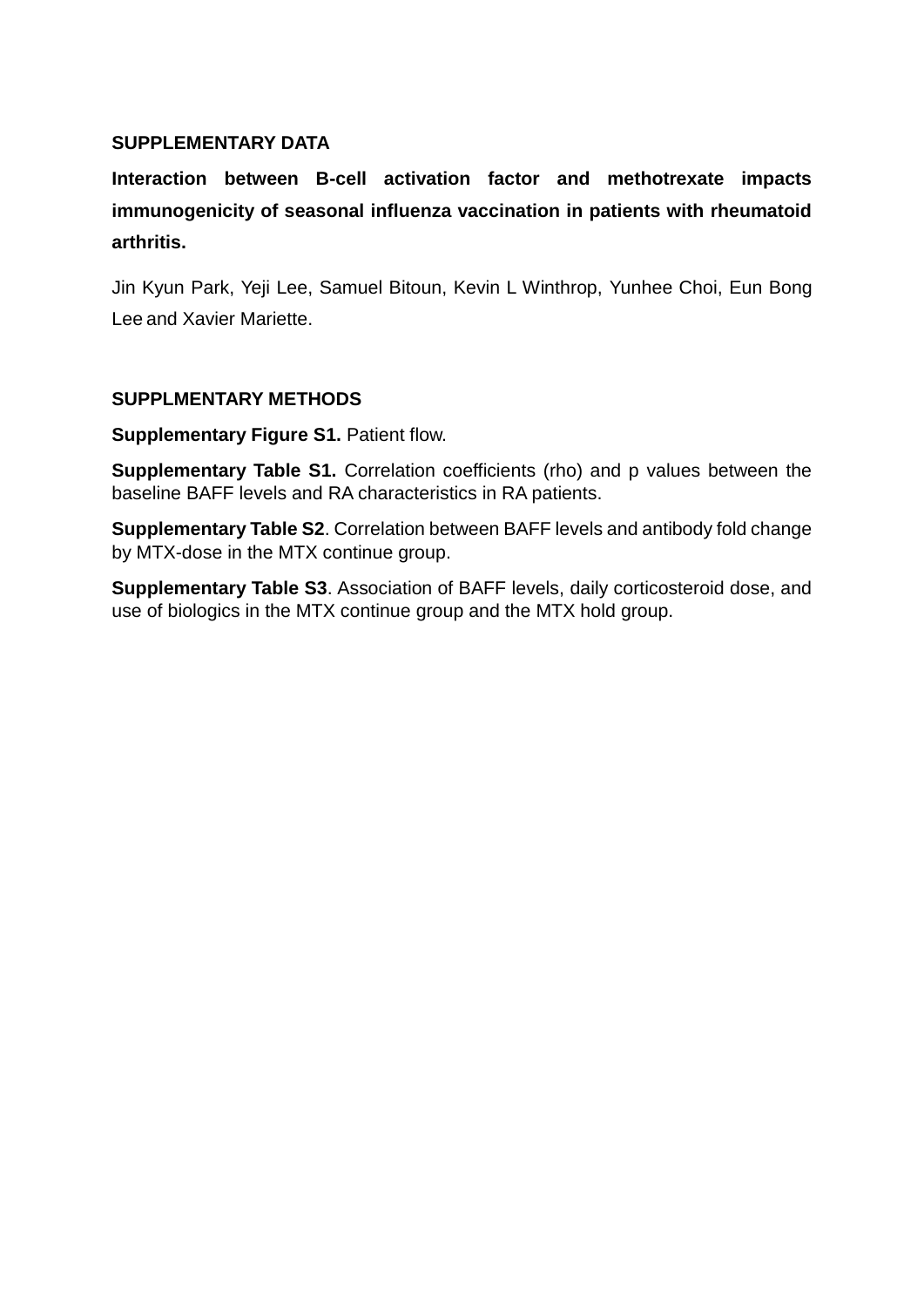# **SUPPLMENTARY METHODS**

## **Patients and vaccination.**

Patients from the prospective multicenter randomized investigator-blind parallel-group intervention study that aimed to investigate the effects of a two-week MTX discontinuation on vaccine response to 2016-17 seasonal influenza vaccination in patients with RA were included [9]. As previously described, patients with RA according to the revised 1987 American College of Rheumatology, who were aged 19 years or older and had been on the stable dose of MTX for six weeks or longer, were randomized to continue MTX or to hold it for two weeks after vaccination with 2016-17 seasonal quadrivalent influenza vaccine (GC Flu™, GC Pharma, South Korea) that contained four antigens: 15 μg of A/California/7/2009 Reassortant virus NYMC X-181 (H1N1), 15 μg of A/Hong Kong/4801/2014 NYMC X-263B (H3N2), 15 μg of B/Phuket/3073/2013 (B-Yamagata), and 15 μg of B/Brisbane/60/2008 in a 0.5-mL prefilled syringe. Patients, in whom serum at the time of vaccination was not available for BAFF measurement, were excluded.

#### **BAFF measurement**

Patient serum before the vaccination (i.e. visit 1) was stored at -20 °C to -80 °C until assay. Human BAFF/BLys/TNFSF13B Immunoassay for BAFF was performed according to the manufacturer's instruction (R&D Systems). Specific absorbance was measured at 450 nm and 560 nm, and optical density was quantified by sunrise™ absorbance microplate reader (Tecan).

### **Vaccine response**

Before (week 0) and at four weeks after vaccination, the hemagglutination inhibition (HI) antibody titers against each of the four influenza strains were measured as previously described. A positive vaccine response was defined as a ≥4-fold increase in HI antibody titer at four weeks after vaccination relative to the baseline.

### **Statistical analysis**

Continuous variables were analyzed by using a t-test. The binary secondary efficacy variables were analyzed by using chi-squared tests or Fisher's exact test, as appropriate. Correlation of BAFF levels with RA characteristics or HI antibody titer changes were investigated using Spearman's or Pearson's correlation as appropriate. Linear regression model was used to estimate the impact BAFF levels on vaccine response (i.e. antibody fold change after vaccination) after adjusting for use of biologics and corticosteroid dose in the MTX continue and the MTX-hold group. To analyze the impact of MTX-BAFF interaction on antibody formation, a general linear model was used with log-transformed antibody fold change as a dependent variable, MTX-use as a fixed variable and BAFF levels as a covariate.

P<0.05 was considered to indicate statistical significance. All analyses were performed by using SPSS (IBM SPSS statistics version 22).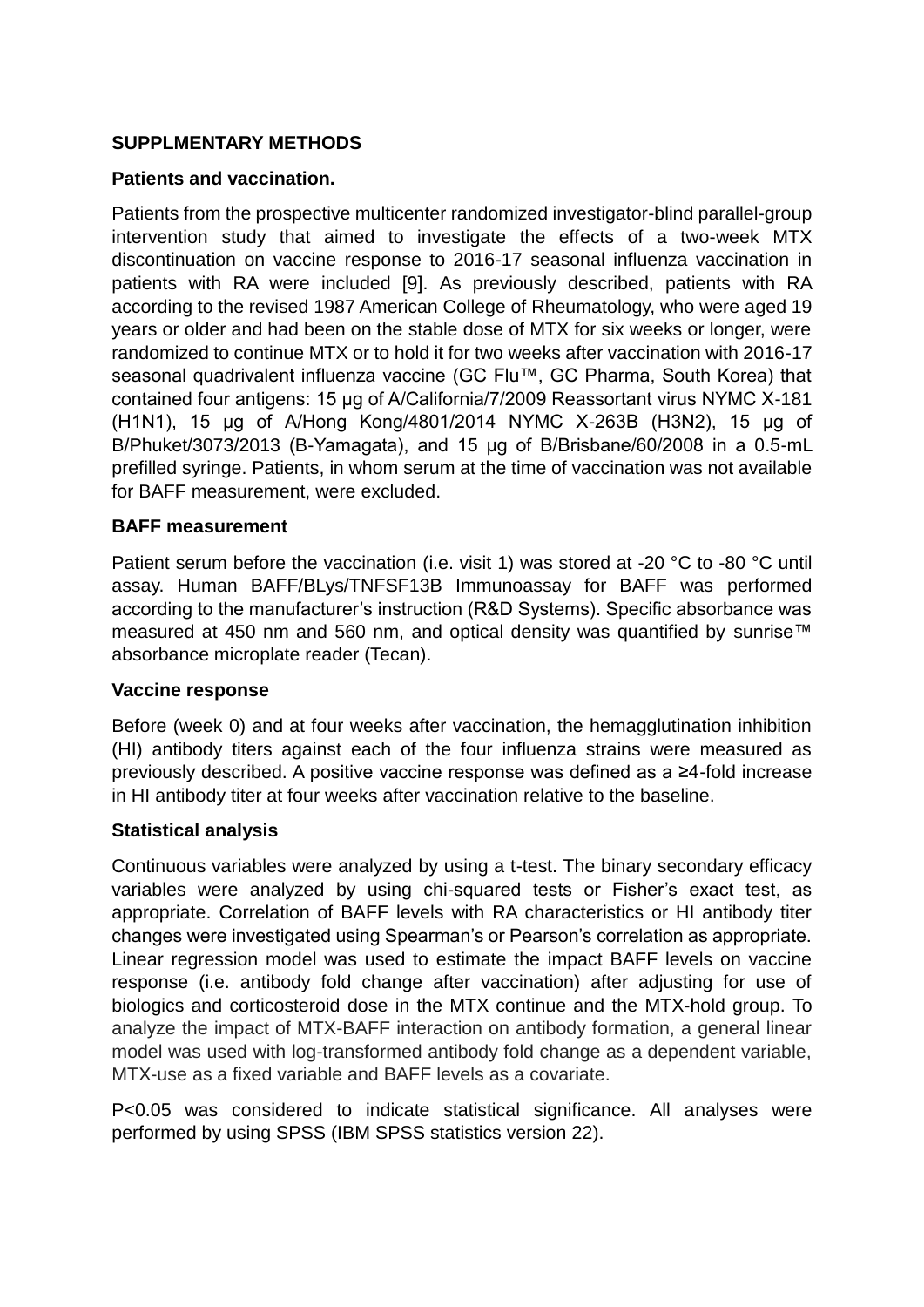# **Supplementary Figure S1. Patient flow.**

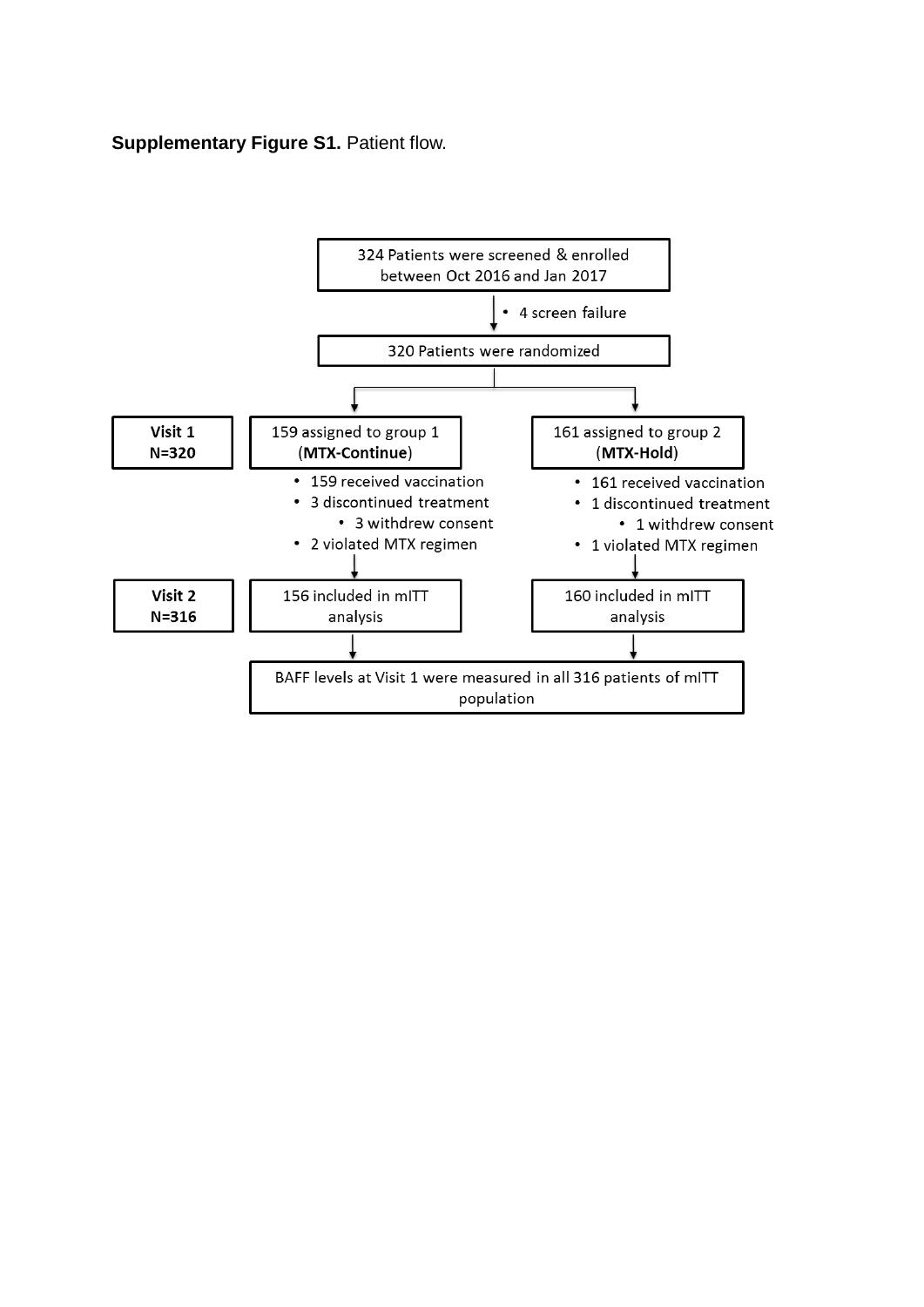**Supplementary Table S1.** Correlation coefficients (rho) and p values between the baseline BAFF levels and RA characteristics in RA patients. Correlation was examined by using Spearman correlation.

|  | Aae | Dis DAS28 WBC ALC CRP                                                       |  |  | RF- ACPA- PD- MTX-<br>titer titer dose dose |  |
|--|-----|-----------------------------------------------------------------------------|--|--|---------------------------------------------|--|
|  |     | r 0.234 0.088 0.020 -0.089 -0.211 0.079 -0.013 -0.009 -0.177 0.010          |  |  |                                             |  |
|  |     | <b>BAFF p</b> <0.001 0.119 0.730 0.115 <0.001 0.162 0.813 0.890 0.002 0.856 |  |  |                                             |  |
|  |     | <b>N</b> 316 316 316 316 288 316 309 258 316 316                            |  |  |                                             |  |

ALC, RF, ACPA titer were not available in all patients.

ACPA=Anti-cyclic citrullinated peptide-antibody; ALC=absolute lymphocyte count; BAFF=B-cell activation factor; CRP=C-reactive protein; DAS28=Disease Activity Score in 28 joints; Dis=disease duration; GC=glucocorticoids; MTX=methotrexate; r=rho; RA=rheumatoid arthritis; RF=rheumatoid factor; WBC=white blood cell count.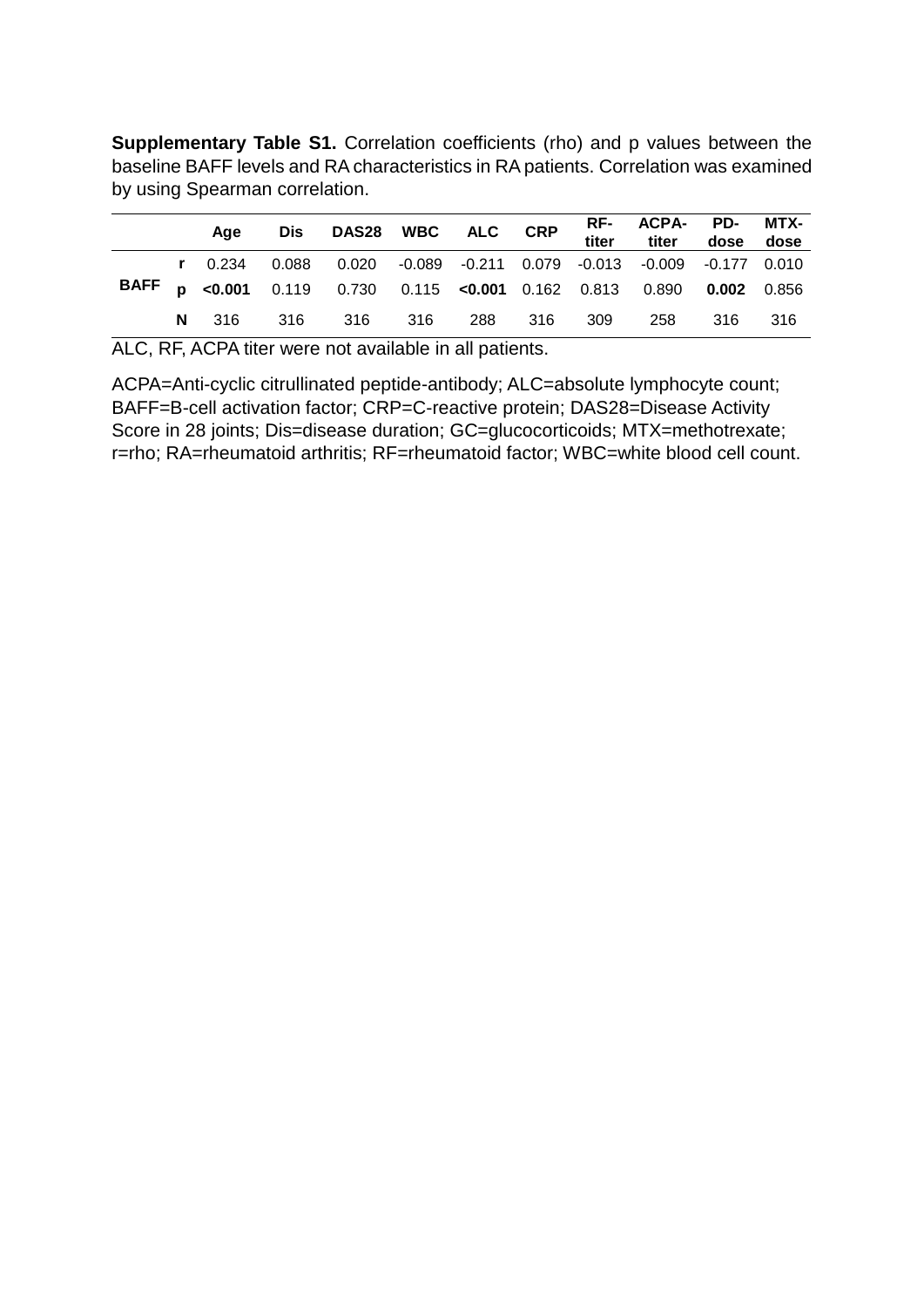**Supplementary Table S2**. Correlation between BAFF levels and antibody fold change by MTX-dose in the MTX continue group.

| <b>MTX</b><br>(mg/wk) | N  |             | <b>Spearman</b> | <b>H1N1</b> | <b>H3N2</b> | Yamagata | <b>Victoria</b> |
|-----------------------|----|-------------|-----------------|-------------|-------------|----------|-----------------|
| 27.5                  | 18 | <b>BAFF</b> | rho             | 0.080       | 0.086       | $-0.288$ | $-0.120$        |
|                       |    |             | p               | 0.753       | 0.736       | 0.247    | 0.634           |
| $10-12.5$             | 40 | <b>BAFF</b> | rho             | $-0.154$    | $-0.106$    | $-0.214$ | $-0.281$        |
|                       |    |             | p               | 0.341       | 0.515       | 0.184    | 0.079           |
| $>15$                 | 98 | <b>BAFF</b> | rho             | $-0.256$    | $-0.058$    | $-0.235$ | $-0.216$        |
|                       |    |             | p               | 0.011       | 0.573       | 0.020    | 0.033           |

Correlation was examined using Spearman correlation according to weakly MTX dosage. MTX=methotrexate. Numbers in bold are statistically significant.